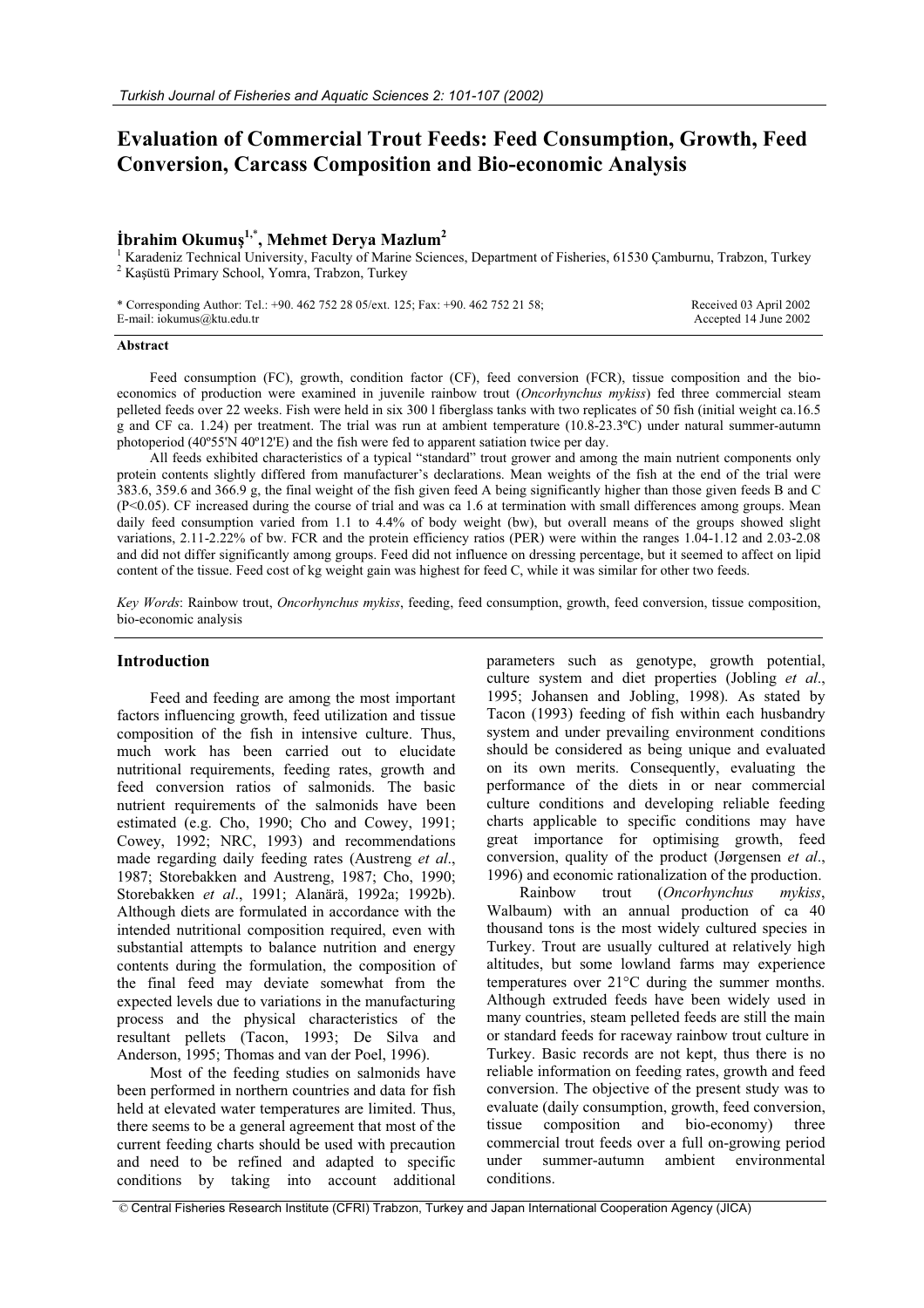## **Materials and Methods**

The trial was designed as three treatments (i.e., feeds called A, B, and C) with two replicates and performed under ambient conditions (long to decreasing day-lengths and relatively high water temperatures) in North-eastern Turkey (40º55' N 40º12' E) for 22 weeks from July to December. Four hundred and fifty juveniles (mean weight of 16.5 g) were divided randomly amongst six circular fibreglass tanks with a volume of  $0.32 \text{ m}^3$ . Prior to the start of trial the fish were acclimated to trial conditions and the feeds for three days. All tanks were supplied with stream water during the first three months and after that 50:50% mixture of stream and brackish water of the Black Sea. Water input increased from 1.1 up to 16 l/min depending on fish size, stocking density and temperature.

Water temperature and feed given were recorded daily, while dissolved  $O<sub>2</sub>$  content in the water outlet was measured weekly. Growth rates (weight gain) were followed by bulk-weighing the fish in each tank to the nearest 2 g at 31, 62, 93, 124 and 155 days, hereafter termed P0 (initial),  $P_1$ ,  $P_2$ ,  $P_3$ ,  $P_4$  and  $P_5$ , each time after a day of feed deprivation. In addition, individual weights  $(\pm 0.01 \text{ g})$  and total lengths  $(\pm 1)$ mm) of 20 fish from each tank were taken to estimate condition factors. The fish were also weighed individually at the end of the experiment. Those fish handled individually (weighed or measured) were anaesthetised (50 ppm MS-222) before handling. At the end the trial ten fish from each group were sacrificed and used for flesh composition and carcass

#### weight (dressing) determinations.

Pellet sizes and proximate compositions of the feeds are given in Table 1, but due to commercial reasons it was not possible to obtain exact formulations. Pellet size was increased according to manufacture's recommendations as the fish grew. Feeding was conducted manually 7 days a week two times (9 a.m. and 4 p.m.) a day to satiation by observation of the feeding activity. The amount of feed given at each meal was recorded and uneaten feed in tanks were collected twice a week.

Feeds and tissue (flesh) samples of the fish, five individual from per group, were analysed in triplicate for dry matter, crude protein, crude lipid and ash. Crude protein (N x 6.25) was determined after acid digestion (Kjeldahl, total nitrogen x 6.25), lipid after extraction with petroleum ether in a Soxhlet apparatus, dry matter after drying at 100-105ºC for 24 h and ash after combustion at 550ºC for 12 h. Nitrogen-free extract (NFE) was estimated as 100 - (protein + lipid + ash + water), while gross energy values were calculated assuming that the energy value of protein, lipid and carbohydrate are 23.7, 39.5 and 17.2 MJ/kg, respectively (NRC, 1993).

The feeds were evaluated using following parameters calculated from the data collected: i) Specific Growth Rates (SGR, %/day) =  $[(\ln W_T$  $ln W_t$ /T-t] x100; ii) Condition Factor (CF) = (W / L<sup>3</sup>) x 100; iii) Coefficient of Variation  $(CV) = (SD/w)$ x100; iv) Feed Consumption (FC,  $\%$  w/day) = (feed given – feed uneaten / W) x 100; v) Feed Conversion Ratio  $(FCR)$  = Total feed consumption / Weight gain; vi) Protein Efficiency Ratio (PER) =  $(W_T-W_t)$ 

| Feed                                  |       | A      |         |                | B      |      | C        |        |                |  |
|---------------------------------------|-------|--------|---------|----------------|--------|------|----------|--------|----------------|--|
| Pellet size (mm)                      | 2     | 3      | 4       | $\overline{2}$ | 3      | 4    | 2        | 3      | $\overline{4}$ |  |
| Fish size (g)                         | 15-35 | 35-100 | 100-500 | $10 - 50$      | 50-150 | >150 | $5 - 50$ | 50-150 | >150           |  |
| <b>Manufacturer's specifications:</b> |       |        |         |                |        |      |          |        |                |  |
| Dry matter (min)                      | 88    | 88     | 88      | 88             | 88     | 88   | 88       | 88     | 88             |  |
| Crude protein (min)                   | 47    | 45     | 45      | 47             | 47     | 47   | 48       | 40     | 40             |  |
| Crude lipid (min)                     | 9     | 10     | 10      | 10             | 10     | 10   | 14       | 12     | 12             |  |
| Ash $(max)$                           | 13    | 14     | 14      | 15             | 15     | 15   | 16       | 15     | 15             |  |
| Crude fibre (max)                     | 3     | 3      | 3       | 4              | 4      | 4    | 5        | 5      | 5              |  |
| NaCl (max)                            | 2.5   | 2.5    | 2.5     | 1.5            | 1.5    | 1.5  | 1.5      | 1.5    | 1.5            |  |
| Laboratory analysis:                  |       |        |         |                |        |      |          |        |                |  |
| Dry matter                            | 89    | 89.5   | 90      | 92             | 90     | 89   | 92       | 91     | 91             |  |
| Crude protein                         | 49    | 46     | 43.5    | 45             | 43     | 42   | 50       | 45     | 42             |  |
| Crude lipid                           | 10    | 11     | 10.5    | 11             | 10     | 12   | 13       | 13     | 12             |  |
| Ash                                   | 12    | 11     | 11      | 10             | 10     | 9.5  | 10.3     | 11     | 10             |  |
| Crude carbohydrates*                  | 16    | 21.5   | 25      | 26             | 27     | 25.5 | 18.7     | 22     | 27             |  |
| Gross energy $(MJ/kg)**$              | 18.8  | 19.0   | 18.8    | 19.5           | 18.8   | 19.1 | 20.2     | 19.6   | 19.3           |  |
| Protein / gross energy ratio $(g/MJ)$ | 26.1  | 24.2   | 23.1    | 23.1           | 22.9   | 22.0 | 24.8     | 23.0   | 21.8           |  |

**Table 1.** Approximate composition and calculated values of feeds tested.

\*. Estimated by difference

\*\*: Estimated from "standard" values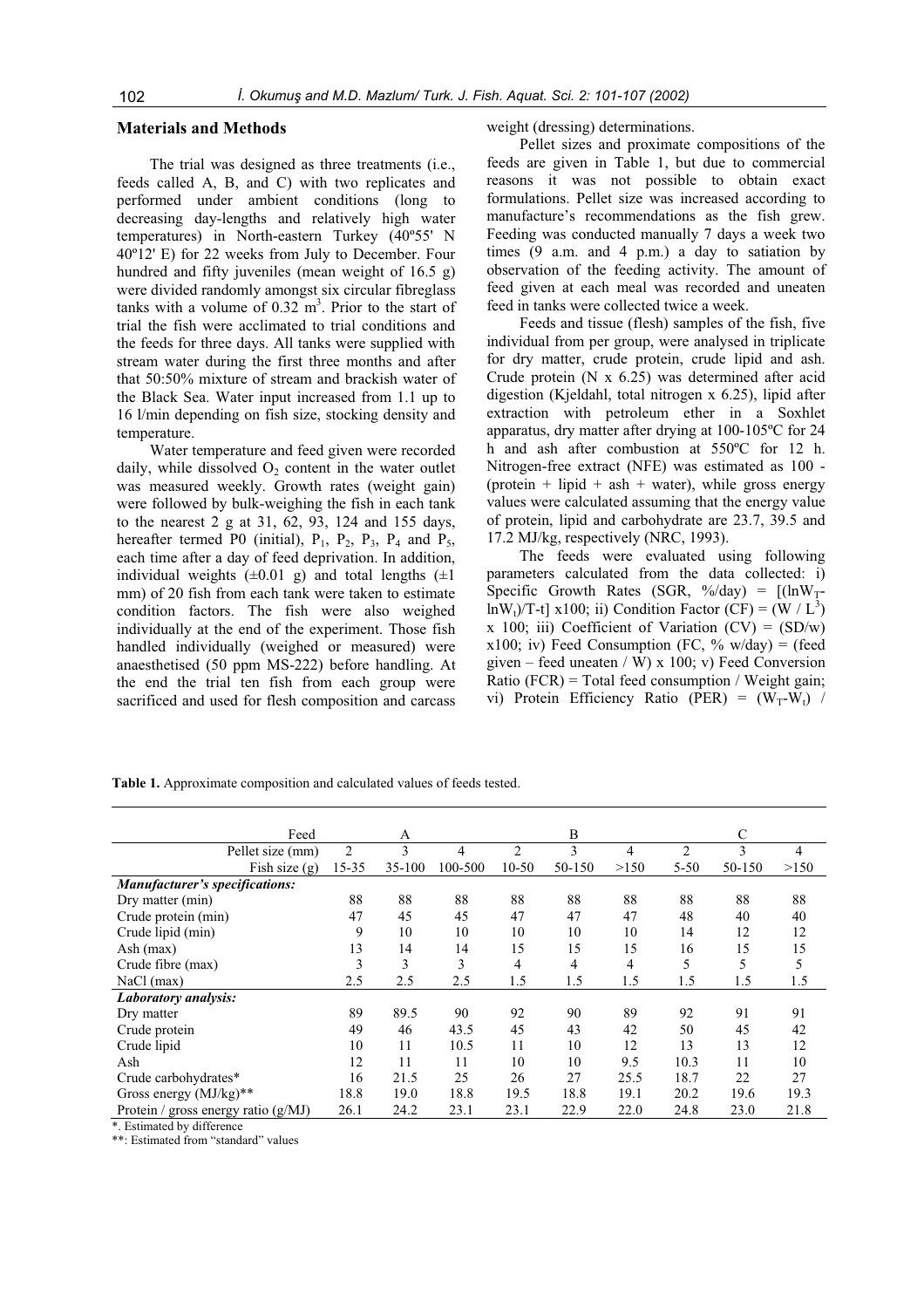protein intake, vii) Dressing percentage =  $(W_{guted})/W_{unguted}$  x 100, where  $W_T$  and  $W_t$  are weights (g) of the fish at day T and t, respectively; Wgutted and Wungutted are the weights of gutted and ungutted fish; L is total length of the fish (cm).

Bio-economic analyses of the feeds were performed using weight gains, total amount of feed consumed and the prices of the feeds and fish. All other running costs were assumed equal and were not taken into account.

The mean and standard deviation  $(\pm SD)$  were calculated for parameters in each group and one-way analysis of variance (ANOVA) was used to test for differences among feeds or groups, and where significant differences (P<0.05) were found a multiple comparison test (Tukey) was used to determine the different group(s).

## **Results**

Water temperature and dissolved oxygen fluctuated between 10.8-23.3˚C, and 8.0-9.7 mg/l (Figure 1), while salinity (during the last two periods) was around 7.0-10.0‰.

No disease or parasite problems occurred during the trial and there were no mortality. All the feeds tested were well accepted by the fish. The changes in live weights, SGR and CF are presented in Figures 24 and summarised in Table 2.

Mean weights of the fish increased from around 16.5 g to 359.6-383.6 g, and the final mean weight of the fish fed with feed "A" were significantly higher than those of other groups  $(P<0.05)$ . The initial size variations (CV) within the groups and changes during the trial differed significantly  $(P<0.05)$ , but final values were not significant (Table 2). SGR values were highest in all groups with mean values of around 4% during the first period, declined gradually during following three periods and almost levelled of just over 1.0 in the last period (Figure 3). With exception of the last two periods, SGR significantly differed between the successive periods in all groups (P<0.01). CF also increased considerably showing fluctuations in all groups (Figure 4) and fish fed with feed "A" had a slightly higher final CF values than those of the fish fed "C".

Similar to final body weights, mean carcass (gutted) weights of the group receiving feed "A" was significantly greater than those of other groups. Feeds had no significant effects on carcass composition. On the other hand, dry matter ( $r=0.96$ ), lipid ( $r=0.88$ ) and protein ( $r=0.92$ ) contents of tissue (expressed as  $\%$ ) tended to increase with fish size, but no significant correlation was observed between CF and carcass components. There was a weak correlation between final body weight and CF (r=0.62).

**Table 2.** Growth, condition factor, stocking densities, feed consumption and conversion, protein efficiency ratio and tissue composition of rainbow trout fed three commercial feeds (mean ± SD). Superscript letters (e.g. "a" and "b") indicate significant differences at  $p<0.05$  or less between treatments of factors.

|                                       |                                                 |                              | Feeds                        |                             |  |
|---------------------------------------|-------------------------------------------------|------------------------------|------------------------------|-----------------------------|--|
| Parameters                            |                                                 | A                            | B                            | C                           |  |
|                                       | $W_i$                                           | $16.54 \pm 3.48$             | $16.51 \pm 3.24$             | $16.50 \pm 2.70$            |  |
| Live weight $(g)$                     | $W_f$                                           | 383.6±96.3 <sup>b</sup>      | $359.6 \pm 93.3^{\text{a}}$  | $366.9 \pm 84.2^{\text{a}}$ |  |
| Coefficient of variation $(CV, %)$    | $CV_i$                                          | $21.06\pm3.88^{b}$           | $19.61 \pm 1.40^{b}$         | $16.27 \pm 5.11^a$          |  |
|                                       | $CV_f$                                          | $25.1 \pm 2.43$ <sup>a</sup> | $26.02 \pm 3.00^{\text{ a}}$ | $22.95 \pm 0.12^a$          |  |
|                                       | $\Delta CV$ (CV <sub>f</sub> /CV <sub>i</sub> ) | $1.19 \pm 0.1^a$             | $1.33 \pm 0.2^b$             | $1.41 \pm 0.3^{b}$          |  |
|                                       | (g/day)                                         | $2.37 \pm 0.08$              | $2.21 \pm 0.12$              | $2.26 \pm 0.14$             |  |
| Weight gain                           | $(\frac{6}{\text{day}})$                        | $3.18 \pm 0.08$              | $3.09 \pm 0.06$              | $3.08 \pm 0.1$              |  |
| $SGR$ (%/day)                         |                                                 | $2.03 \pm 1.13$              | $1.99 \pm 1.13$              | $2.00 \pm 1.08$             |  |
| Stocking density $(kg/m3)$            | Initial                                         | $3.90 \pm 0.11$              | $3.88 \pm 0.06$              | $3.89 \pm 0.10$             |  |
|                                       | Final                                           | $90.5 \pm 3.06$              | 84.8±4.47                    | $86.5 \pm 5.23$             |  |
| Condition factor                      | Initial                                         | $1.23 \pm 0.14$              | $1.24 \pm 0.09$              | $1.25 \pm 0.11$             |  |
|                                       | Final                                           | $1.60 \pm 0.50$              | $1.57 \pm 0.11$              | $1.53 \pm 0.09$             |  |
| PER                                   |                                                 | $2.08 \pm 0.00$              | $2.07 \pm 0.10$              | $2.03 \pm 0.07$             |  |
| Gross energy Consumption (MJ/kg gain) |                                                 | $17.6 \pm 0.01^a$            | $19.4 \pm 0.07^b$            | $19.8 \pm 0.12^b$           |  |
| Final carcass weight (g)              |                                                 | $335.3 \pm 37.8$             | 322.6±25.7                   | 323.2±49.3                  |  |
| Dressing percentage                   |                                                 | $88.4 \pm 1.52$              | $90.7 \pm 1.96$              | $89.1 \pm 1.8$              |  |
| Tissue approximate analysis:          |                                                 |                              |                              |                             |  |
| Dry matter                            |                                                 | $26.8 \pm 1.31$              | $25.9 \pm 0.87$              | $26.2 \pm 1.12$             |  |
| Crude protein                         |                                                 | $18.4 \pm 0.33$              | $18.2 \pm 0.37$              | $18.6 \pm 0.45$             |  |
| Crude lipid                           |                                                 | $6.8 \pm 0.29^b$             | $5.8 \pm 0.34$ <sup>a</sup>  | $6.0 \pm 0.37^{\text{a}}$   |  |
| Ash                                   |                                                 | $1.5 \pm 0.24$               | $1.7 \pm 0.16$               | $1.6 \pm 0.21$              |  |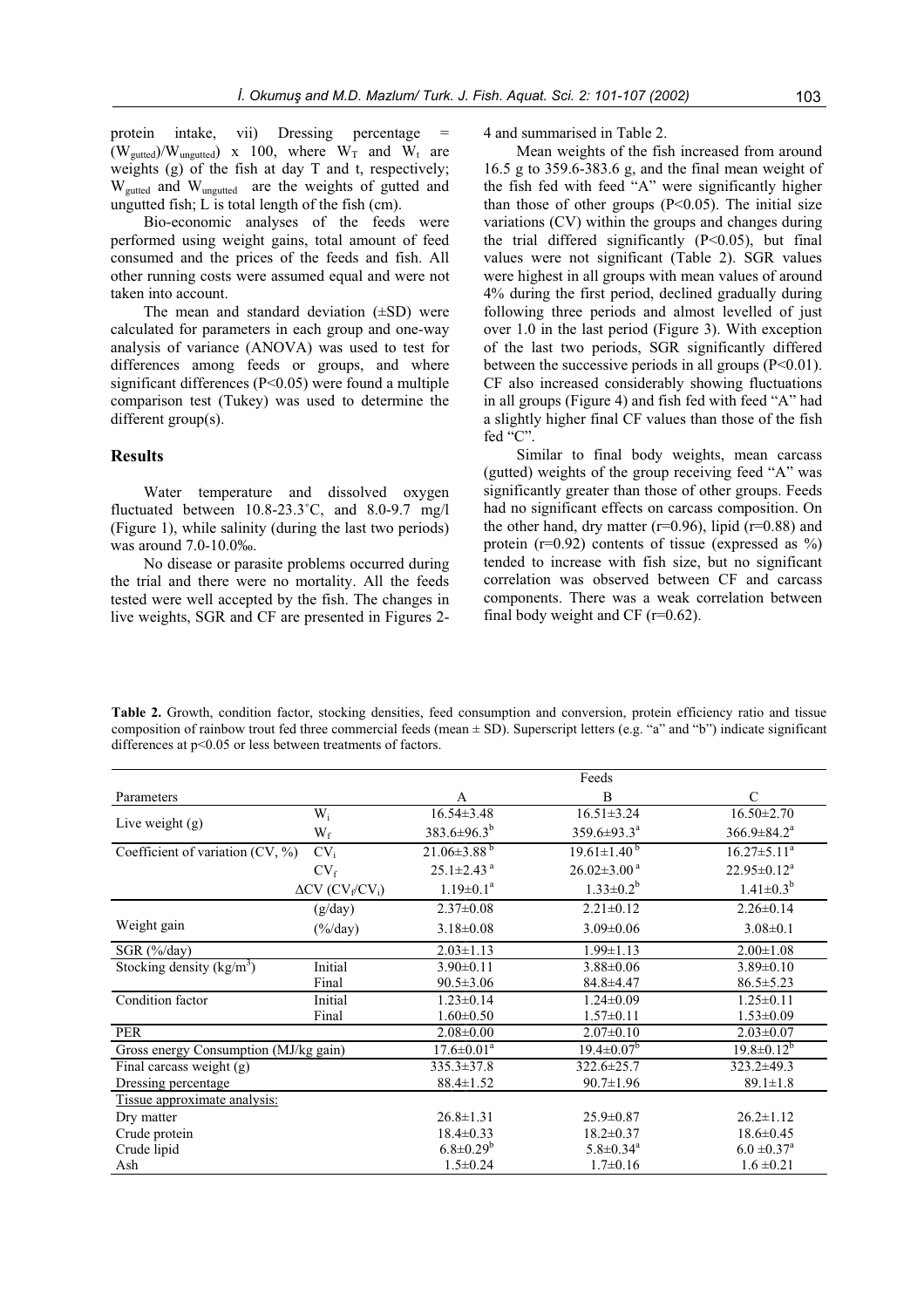

**Figure 1.** Mean values (with monthly ranges) water temperature and dissolved oxygen of rearing water during the study period.



**Figure 2.** Increments in mean weight of rainbow trout fed three commercial feeds.



**Figure 3.** Variations in specific growth rates during the trial period.



**Figure 4.** Variations in condition factors during the trial period.

FC and FCR values are presented in Table 3. Total feed supplies for feeds "A", "B", and "C" during trial was 57.8, 57.6 and 58.4 kg, respectively. FC was around  $3.8-4.4\%$  of bw  $(16.5-56.5 \text{ g})$  during the first period and decreased gradually to 1.1-1:3% through end of the trial. There were significant variations in FC between the groups during the first two periods, but the values were very similar when the entire trial period was evaluated. FCR values were high during the first period, particularly for feeds "B" and "C", and fluctuated slightly during the rest of the trial. In spite of some differences during the first three periods, mean FCR values ranging between 1.04 and 1.12 did not differ significantly over the entire trial. Fish fed with feed "A" had a significantly lower intake of energy per kilogram gain, whereas PER values were very similar for all feeds (Table 3).

Bio-economic analysis of the feeds showed that feeding cost (US\$/kg weight gain) of the feed "C" was slightly higher than those of the feeds "A" and "B" (Table 4). Thus, profit from the later feeds was slightly higher than the former.

## **Discussion**

Three commercial steam pelleted rainbow trout feeds were evaluated at summer-autumn temperatures ranging from 10.8 to 23.3ºC over a full rearing period. Fish grew from around 16.5 to 360-384 g mean weight during 22 weeks trial period. The feeds had significant effect only on the final weights of the fish. Daily feed consumption and total amount of feed supplied during the entire trial indicated that the feeding was not restricted. Thus, differences in growth performances of the fish can be attributed into quality of the feeds.

Exact formulations and detailed nutrient analysis of the feeds were not available. However, one of the apparent physical differences between the feeds was the dusty appearance of the pellets "B" and "C". This may indicate rapid disintegration of these pellets and nutrient losses in water. Replacement of soybean meal with corn meal and wheat/wheat by products in feed "B" was another main difference. In addition, vegetable oil was included in feed "B" and, only feed "A" contained distillers yeast. The feed "A" had the highest protein content, followed by the feeds "C" and "B", while latter feeds contained the highest levels of lipid and carbohydrate, respectively (Table 1). However, protein levels of the all three feeds were near to upper range of the recommended levels for trout grower feeds (Cowey, 1992; Lovell, 1989; Goddard, 1996). Calculated gross energy values of the feeds were similar and within proposed gross energy levels for maximum growth of salmonids (Cho and Kaushik, 1990), whereas protein to energy ratio of the feed "A" was the highest followed by "C" and "B", and these values were higher than recent recommended values (Cho and Kaushik, 1990; De Silva and Anderson, 1995). It is likely that additive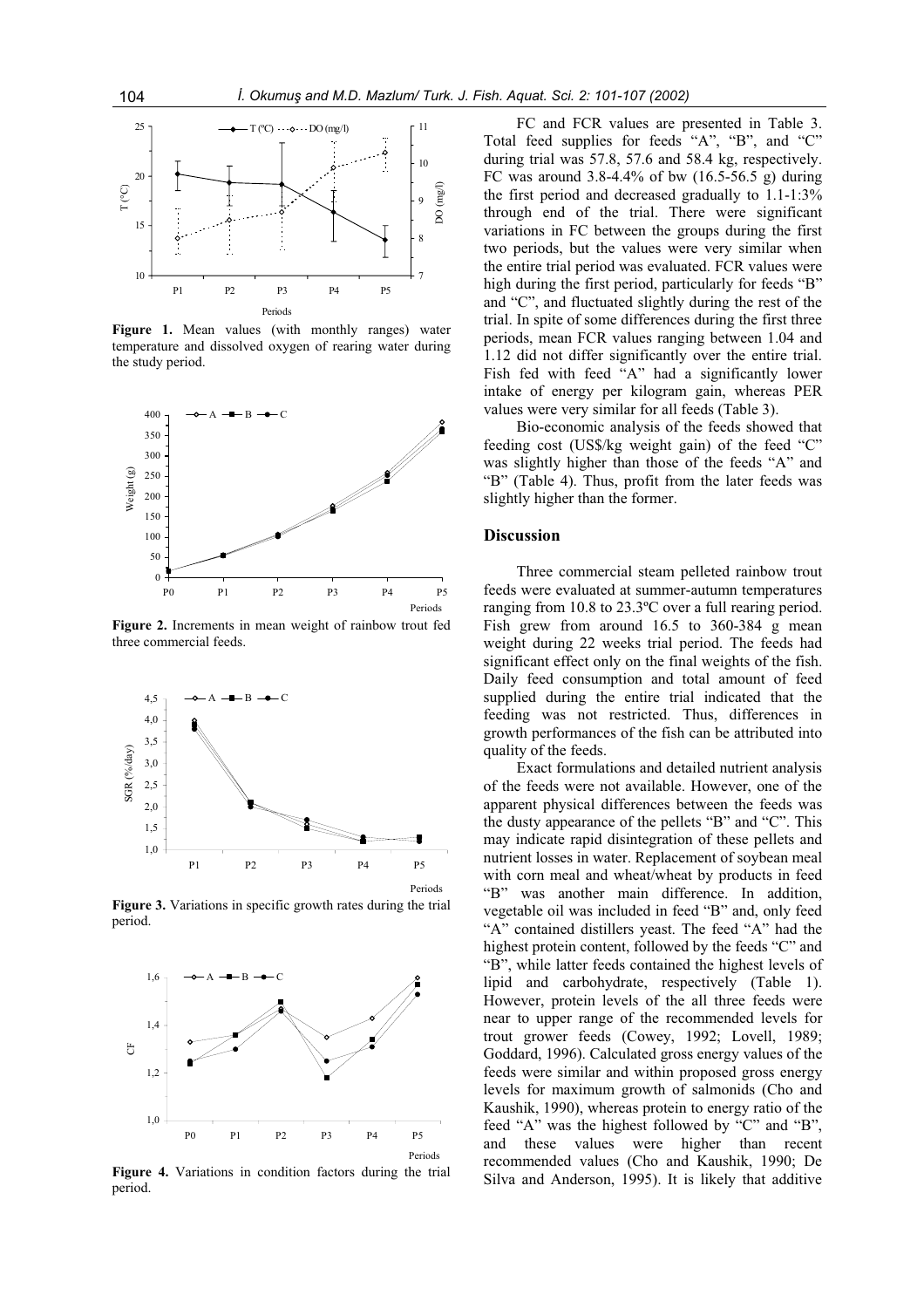|                |                            | FC $(\frac{9}{6}W/day)$      |                            |                   | <b>FCR</b>           |                              |
|----------------|----------------------------|------------------------------|----------------------------|-------------------|----------------------|------------------------------|
| Periods        |                            |                              |                            |                   | в                    |                              |
| P <sub>1</sub> | $3.82\pm0.19^a$            | $4.37\pm0.13^{b}$            | $4.42\pm0.04^b$            | $1.08 \pm 0.08^b$ | $1.25 \pm 0.03^b$    | $1.29 \pm 0.06^{\circ}$      |
| P <sub>2</sub> | $2.46\pm0.01^{b}$          | $2.32 \pm 0.11^b$            | $2.10\pm0.01^{b}$          | $1.23 \pm 0.03^b$ | $1.16 \pm 0.02^{ab}$ | $1.07 \pm 0.00^b$            |
|                | $1.85 \pm 0.13^a$          | $1.83 \pm 0.24$ <sup>a</sup> | $1.91 \pm 0.13^a$          | $1.17 \pm 0.09^a$ | $1.29 \pm 0.12^b$    | $1.18 \pm 0.06^a$            |
| $P_4$          | $1.31 \pm 0.05^{\text{a}}$ | $1.29 \pm 0.03^{\text{a}}$   | $1.35 \pm 0.00^a$          | $1.09 \pm 0.11^a$ | $1.11 \pm 0.14^a$    | $1.06 \pm 0.03^{\text{a}}$   |
|                | $1.11 \pm 0.01^a$          | $1.31 \pm 0.13^a$            | $1.27 \pm 0.15^{\text{a}}$ | $0.89 \pm 0.01^a$ | $1.00 \pm 0.11^a$    | $1.06 \pm 0.17$ <sup>a</sup> |
| Overall        | $2.11 \pm 1.09$            | $2.22 \pm 1.27$              | $2.21 \pm 1.29$            | $1.04 \pm 0.00$   | $1.12\pm0.05$        | $1.11 \pm 0.03$              |

**Table 3.** Mean (±SD) of FC and FCR values in each trial period. Superscript letters as in Table 2.

**Table 4.** Bio-economical analysis of the feeds.

| Feed          | Feed supply<br>(kg/fish) | Cost of feed<br>(USS/kg) | Mean<br>Weight gain<br>(kg) | Feeding cost<br>(USS/kg) | Gross Income<br>$(US\frac{5}{15}h)^a$ | Profit <sup>o</sup><br>(USS/kg) | Feed cost as<br>$%$ of profit |
|---------------|--------------------------|--------------------------|-----------------------------|--------------------------|---------------------------------------|---------------------------------|-------------------------------|
| A             | 0.385                    | 0.63                     | 0.367                       | 0.65                     | 0.86                                  | 1.69                            | 39.0                          |
| B             | 0.384                    | 0.56                     | 0.343                       | 0.64                     | 0.80                                  | 1.70                            | 37.6                          |
| $\mathcal{C}$ | 0.389                    | 0.62                     | 0.351                       | 0.68                     | 0.82                                  | 1.66                            | 41.0                          |
| $\mathbf{r}$  | 0.021<br>$2.21$ Transfl  |                          |                             |                          |                                       |                                 |                               |

a: Price of fish: 2.34 US\$/kg

b: All other costs are assumed same for all groups and ignored

effects of these differences were responsible for differences in final weights of the groups.

Experimental fish grew quite rapidly reaching over 350 g in five months. This is much faster than growth in commercial farms of the region where they hardly reach size of 60-80 g during the same period. These marked differences have been caused by several factors, including water quality parameters, general husbandry and feeding practices. Water temperature certainly has major influence on food consumption and growth. Optimum growth temperature for rainbow trout has been accepted as 15-17ºC (Stevenson, 1987; Cho and Cowey, 1991; Sumpter, 1992), whereas during the warmest seasons maximum values were 20.0-21.5ºC (Solbé, 1988). Particularly during the first three periods of the trial, water temperatures were almost over 20ºC and around optimum only during the last two periods. Temperatures with daily maximums of up to 23.3ºC did not seem to have observable adverse effect on survival, feeding and growth. Alanärä (1992a) reported a positive relationship between FCR and temperature, but up to 15-18°C after that the growth rate declines. Similarly, Oliva-Teles and Rodrigues (1993) claimed that protein and energy digestibility may improve at high temperatures. Apart from the effects of daily variations during the third period, high temperatures experienced in present study have not cause observable feed losses or reductions in growth rate. Thus, in spite of higher temperatures of around recommended maxima, feeding activity and growth can be sustained as long as dissolved oxygen levels are adequate. In fact, oxygen consumption at optimum (around 16ºC) and a higher temperature (21.5ºC) may not differ significantly (Oliva-Teles and Rodrigues, 1993). In addition, rainbow strains originating from cold (northern Europe) and from warmer regions (southern Europe) may have different temperature optima for feeding and growth (Sumpter, 1992).

The growth rates (SGR) of the experimental fish for the entire trial were around 2.0%. These values were the same magnitude as reported by Austreng *et al*. (1987) and higher than that observed by Storebakken *et al*. (1991) for approximately similar size fish fed with full ration at around optimum temperatures. Size variation increased in all groups during the course of the trial (Table 2). At least some part of this can be accounted for competition for food (Jobling *et al*., 1995, Johansen and Jobling, 1998) and space, as the stocking density was quite high. Increments in size variation seemed to be higher amongst fish received feeds "B" and "C" than those fish fed with feed "A". This may indicate that increases in size variation with time were associated with growth depensation (Johansen and Jobling 1998). In spite of marked fluctuations, CF increased considerably in all groups during the trial and there were slight differences in final values (Table 2; Figure 4). These final values approaching 1.6 indicate full feeding (Johansson *et al*., 1995).

Dressing percentages correlated negatively with body weights. This was because the head, fins and viscera made up a disproportionately large part of the fast growing fish as compared with small ones (Johansson *et al*., 1995). Changes in tissue composition mainly related to water and lipid content,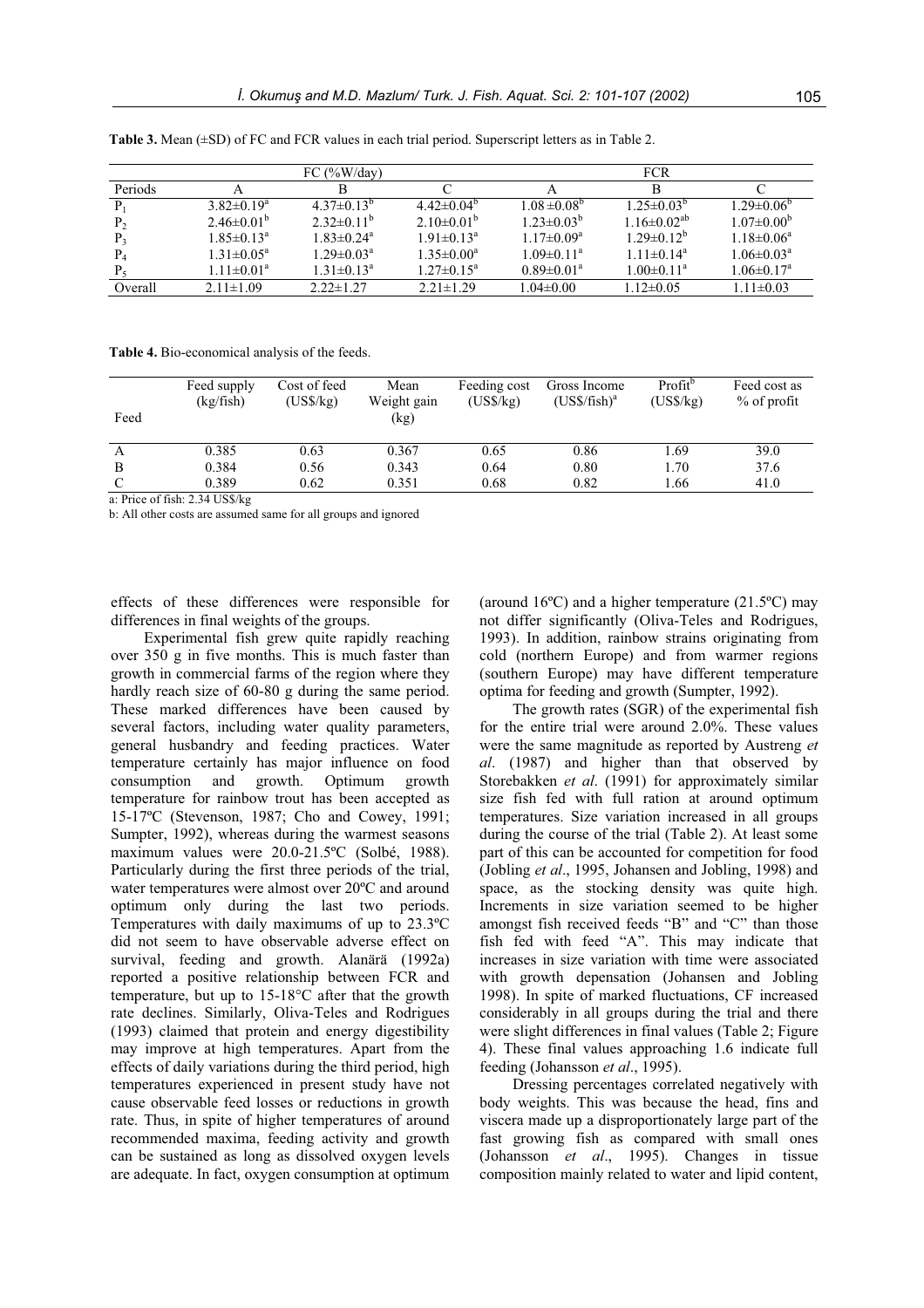|                                                                            | Fish size $(g)^*$ |                          |                          |        |                          |                          |         |                          |     |         |                          |     |       |     |     |
|----------------------------------------------------------------------------|-------------------|--------------------------|--------------------------|--------|--------------------------|--------------------------|---------|--------------------------|-----|---------|--------------------------|-----|-------|-----|-----|
|                                                                            | 15-60             |                          |                          | 60-110 |                          |                          | 110-180 |                          |     | 180-260 |                          |     | >260  |     |     |
| $T (^{\circ}C)$                                                            | A                 | B                        | C                        | A      | B                        | C                        | A       | B                        | C   | A       | B                        | C   | A     | B   | C   |
| 14                                                                         |                   |                          |                          |        |                          |                          |         |                          |     |         |                          |     | 1.1   | 1.3 | 1.3 |
|                                                                            |                   |                          |                          |        |                          |                          |         |                          |     |         |                          |     | (2.2) |     |     |
| 16                                                                         |                   |                          |                          |        |                          |                          |         |                          |     | 1.3     | 1.3                      | 1.3 |       |     |     |
|                                                                            |                   |                          |                          |        |                          |                          |         |                          |     | (2.2)   | $\overline{\phantom{a}}$ |     |       |     |     |
| 19                                                                         |                   |                          |                          | 2.5    | 2.3                      | 2.1                      | 1.8     | 1.8                      | 1.9 |         |                          |     |       |     |     |
|                                                                            |                   |                          |                          | (1.7)  | $\overline{\phantom{a}}$ | $\overline{\phantom{a}}$ | (1.6)   | $\overline{\phantom{a}}$ | ۰   |         |                          |     |       |     |     |
| >20                                                                        | 3.8               | 4.4                      | 4.4                      |        |                          |                          |         |                          |     |         |                          |     |       |     |     |
|                                                                            | $(0-1)$           | $\overline{\phantom{a}}$ | $\overline{\phantom{0}}$ |        |                          |                          |         |                          |     |         |                          |     |       |     |     |
| * Dounded mean fight woights at the heginning and and of the trial periods |                   |                          |                          |        |                          |                          |         |                          |     |         |                          |     |       |     |     |

**Table 5.** Estimated daily feed consumption rates (% live weight) of rainbow trout at different water temperatures. The manufacturer's recommendations are given in brackets.

\*: Rounded mean fish weights at the beginning and end of the trial periods.

protein level was not affected by feeds. Tissue lipid content of the fish fed with feed "A" was higher than that of the other fish, although, crude lipid level of that feed was slightly lower than the others. A positive relationship between tissue lipid content and weight were also found by Johansson *et al*. (1995). Lack of relationship between condition factor and dressing percentage indicates that the increased CF was at least partly due to increasing gut percentage and lipid deposits in the peritoneal cavity (Storebakken and Austreng, 1987; Storebakken *et al*., 1991).

There were no significant differences between the groups concerning the food consumption and feed conversion ratios. Only feed "A" had manufacturer's "feeding chart" and daily feeding rates recommended at temperatures over 18ºC were considerably lower than values assessed in this trial, while rates suggested for near optimum temperatures is almost twice of the determined values (Table 5). Determined feed consumption at high temperatures was also higher than feeding rates recommended for standard grower feeds by some European feed manufacturers (e.g. Provitrout, Ewos), while observed values at 14- 18ºC are similar or less than feeding rates recommended by some authors (Stevenson, 1987; Brannon, 1991; Cho, 1992;). Alanärä (1992a,b) claimed that maximum feeding activity occurs at temperatures of 15-17ºC, and decreases after that. The findings of the present study seemed to indicate that feeding rates were sufficient for good growth over these temperatures as well.

Feed utilization by fish are influenced factors such as biological value of the feed, ratio between the nutrients, well being of the fish (Storebakken and Austreng, 1987). This may limit the practical value of comparing feed conversion estimates from different trials. However, the FCR values of the present study ranging between 0.9 and 1.3 seems to be within range of values (1.0-1.5) reported for rainbow trout fed a well balanced diets at around optimum temperatures (Storebakken and Austreng, 1987; Storebakken *et al*.,

1991; Alanärä, 1992a,b). These values are also comparable to those obtained in self-feeding studies (Alanärä, 1992a; Cho, 1992). Thus, the study showed that it is possible to achieve a FCR of around 1.0 with hand feeding during a full on-growing period under ambient temperatures ranging from 10.8 to 23.3°C.

Feed "B" was the cheapest of three and feeding cost (US\$/kg weight gain) of the group received it was the lowest, while it was highest for the group given feed "C" which had medium final body weight. Thus, profits from the feeds provided maximum and minimum final weights were very close. This indicates that there seems to be room for manoeuvring for feed manufacturers to increase product diversity and trout producers to have more choices.

In conclusion, the results of the trial show that: i) feeds exhibited typical characteristics of the standard growers and in spite of some slight differences all the parameters investigated are within the acceptable limits; ii) daily feed consumption rates were as high as 4.0% of bw at high temperatures and differed markedly from the recommended feeding charts; iii) feed consumption, growth and feed conversion values were similar or better than those obtained at optimum temperatures, therefore, precise relationships between these variables and water temperature need further studies; iv) feed provided lowest final weight also provided the lowest feeding cost.

## **References**

- Alanärä, A. 1992a. Demand feeding as a self-regulating feeding system for rainbow trout (*Oncorhynchus mykiss*) in net-pens. Aquaculture, 108: 347-356.
- Alanärä, A. 1992b. The effect of time-restricted demand feeding on feeding activity, growth and feed conversion in rainbow trout (*Oncorhynchus mykiss*) in net-pens. Aquaculture, 108: 357-368.
- Austreng, E., Storebakken, T. and Asgard, T. 1987. Growth rate estimates for cultured Atlantic salmon and rainbow trout. Aquaculture, 60: 157-160.
- Brannon, E.L.1991. Rainbow trout culture. R. Stickney (Ed.), Culture of Salmonid Fishes, CRC Press, USA,